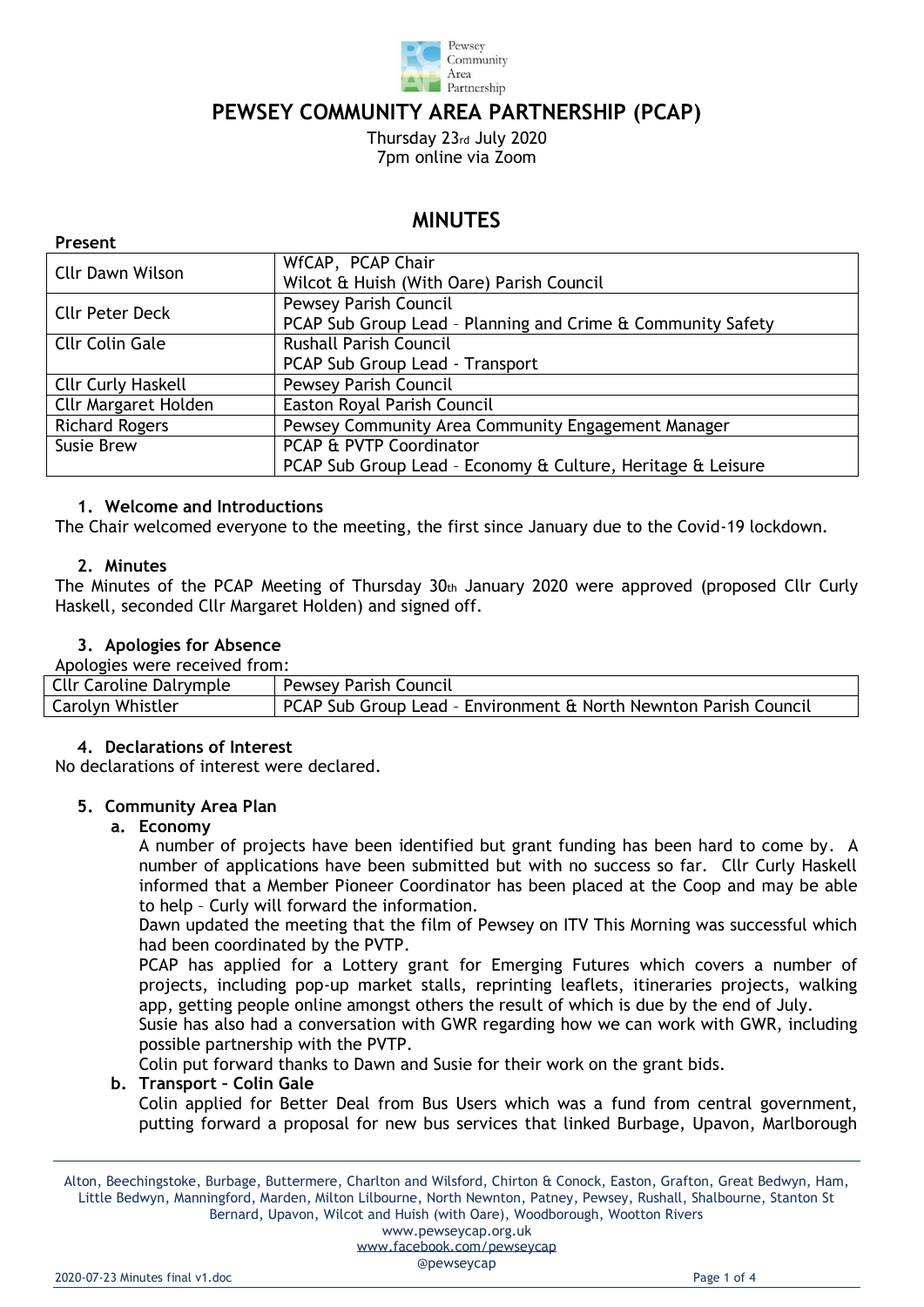

and Devizes to Pewsey station and possibly including Beckhampton link to Calne. Colin will chase as he hasn't had any updates on it.

Wiltshire Council has a capital fund for transport infrastructure. At the May Cabinet Meeting, Colin asked how they could progress funding plans when they don't have a freight management strategy. They promised a freight management strategy by the end of 2021 which is a long time to wait given the problems on the A345 and A342, as well as the A338 and A346.

At the July Cabinet Meeting, the restructuring has removed the Transport Portfolio Holder which is a great concern. Bridget Wayman will make decisions on transport. This will cause further problems at meetings with GWR where Devon and Cornwall are well-represented. Dawn suggested that PCAP writes a letter to Bridget Wayman to clarify the situation perhaps in conjunction with CPRE and other organisations. Peter Deck suggested contacting the Pewsey Area Board councillors to get their support initially.

GWR are looking for ideas on how we could encourage people back on to the trains – what infrastructure might be needed, etc. Susie informed that GWR are looking at domestic leisure travellers so bike hire and so on could be included.

Colin said that DfT wants to implement a combined ticket to cover all modes of transport – perhaps an Oyster card or just using a debit/credit card.

Dawn has sent a letter to Danny Kruger MP as part of a campaign from Rail Futures.

#### **c. Planning - Peter Deck**

There is a big problem with NDP's – firstly NDP's don't hold weight unless they are under 2 years old which creates a huge amount of work, and secondly housing land supply is no longer by housing market areas but countywide. This means that the East where we had a surplus are 'helping' the areas such as the West and South to meet their surplus as they were below the 5 year plan.

This has caused a big problem in Malmesbury where Wiltshire Council contravened their NDP by approving 71 houses outside Malmesbury's development area. Although taken to the Secretary of State, it has been deemed a local matter so is back with Wiltshire Council. This situation will impact any parish that has an NDP older than 2 years – Pewsey being one of them. Theoretically anyone can apply for development outside the settlement boundary which makes the NDP redundant. The Mayor of Malmesbury has taken this up with the 3 Wiltshire MP's and it looks like there might be a fast-track method for refreshing NDP's but this has not yet been confirmed. A meeting with Cllr Toby Sturgis at Wiltshire Council is planned for 10th September.

Dawn asked whether Peter had linked in with CPRE, Peter confirmed that Malmesbury does have a link with them.

Susie suggested contacting Rebecca Davies at North Wessex Downs AONB – Susie to forward contact details.

Colin raised the new legislation for permissive development regarding single and double height extensions. Peter confirmed that this has been on the cards for some time but has only just been enacted, but for conservation and AONB areas full planning permission will still be required.

Carolyn Whistler raised a question about the act and Peter will contact her after the meeting regarding any queries.

### **d. Environment – Carolyn Whistler**

On the environment item, the Good Verges Guide is still on hold for obvious reasons. All the verges were cut by Wiltshire Council in May/June, but in some parishes are growing apace again. (North Newnton is not doing a second cut as far as I know).

There is a Great British September Clean Up from 11- 27 September. It is hoped that those who were going to participate in March will join in on the new dates.

Dawn asked whether rubbish collection could be arranged if villages do a clean up. Richard confirmed that this should be possible **but parishes MUST organise well in advance.**

Alton, Beechingstoke, Burbage, Buttermere, Charlton and Wilsford, Chirton & Conock, Easton, Grafton, Great Bedwyn, Ham, Little Bedwyn, Manningford, Marden, Milton Lilbourne, North Newnton, Patney, Pewsey, Rushall, Shalbourne, Stanton St Bernard, Upavon, Wilcot and Huish (with Oare), Woodborough, Wootton Rivers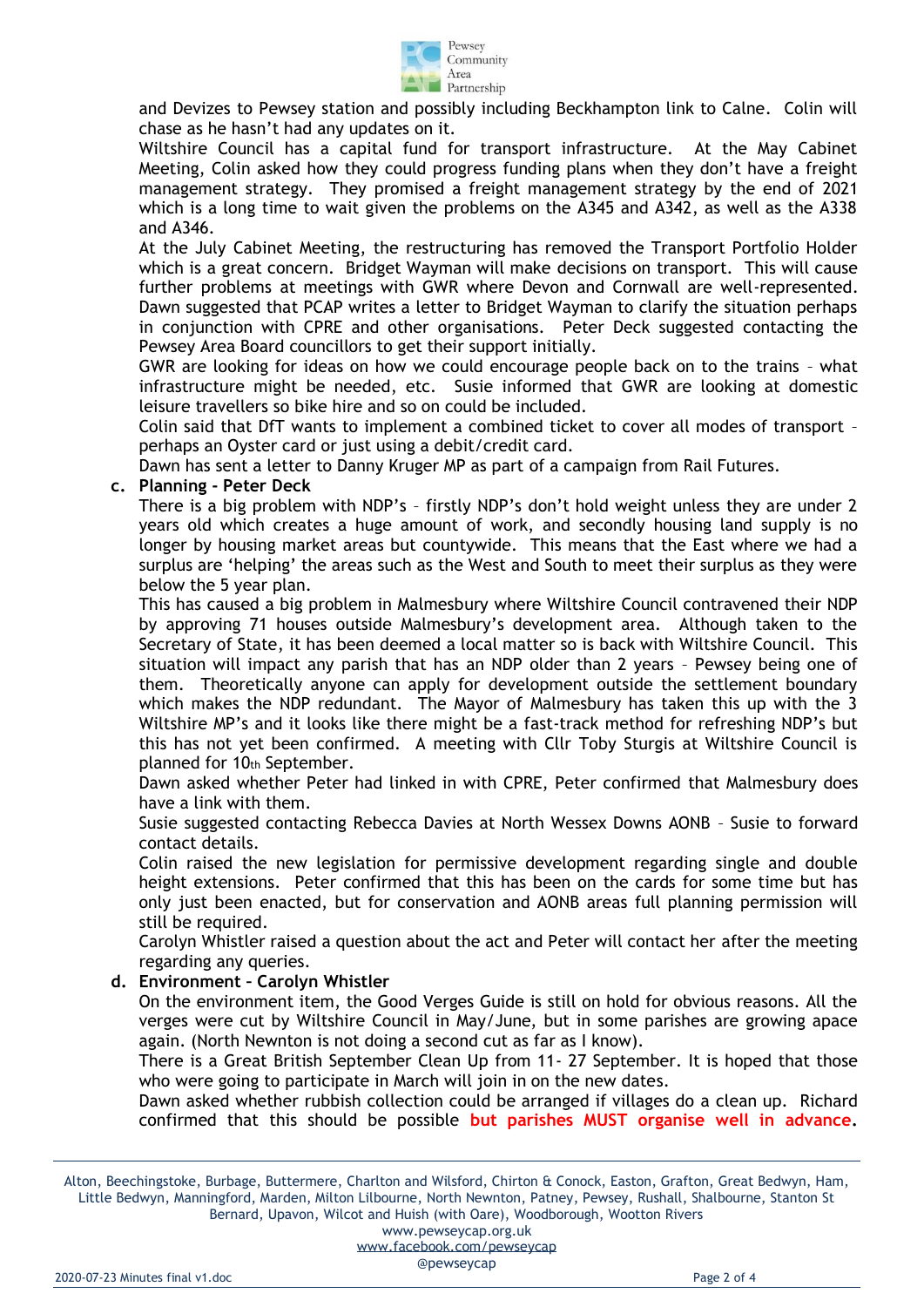

Richard also confirmed that Area Board funding could be used for equipment if needed. Dawn confirmed that Wilcot also has equipment that could be loaned.

# **e. Culture, Heritage & Leisure – Susie Brew**

Nearly everywhere has reopened across the Vale. The Pewsey Heritage Centre, Pewsey Vale Community Craft & Tea Room and Wilton Windmill are all still closed mainly due to the age group who volunteer for them being in the isolating group. You can visit Wilton Windmill for picnics and walks but guided tours and refreshments will not be available. Peter Deck said that local cricket is starting this weekend – Peter will be umpiring.

# **f. Pewsey Vale Health & Wellbeing Group – Dawn Wilson**

Memory Café is closed for the time-being (last one was in March at the Bouverie Hall). Dawn will be speaking to the insurance company and hoped that the Café will resume in September or October.

PCAP had received money from Marlborough Lions for boat trips. One boat trip with Bruce boats was booked and paid for but not run due to lockdown – the funds were left with Bruce Boats to help with cash flow and it will be reorganised. Two further trips will be booked when it is safe to do so.

Curly was keen that carers are nominated for the Bruce Boats Caring for Carers scheme which will provide free day trips in 2021. For more information, contact Susie Brew.

Movement 2 Music – started in the Bowls Club but it soon outgrew the venue so they were moving to the Bouverie Hall. During lockdown, the group has been available online – once a fortnight it is a live class with Hen plus a library of recorded sessions. It has highlighted the issue of IT connectivity and should we be successful with the Lottery grant, part of it is to supply people with technology and do some training.

Dawn has also contacted a grant fund with regard to funding to help with additional costs whilst we transition back to real classes, as well as resetting up the Memory Café.

PCCA – has done sterling work in the community during lockdown (prescriptions, buying food, food parcels, hot meals, etc). Their role is now changing with a reduction in shopping and they will be moving to the Scout Hut. The library will still run as Pewsey Library is still closed. They are currently redefining their role in the community and have a number of projects in the pipeline. Dawn is encouraging them to focus on youth.

The Buddy scheme that Dawn has been running is now winding down. Sylvie Clayden has been distributing health leaflets during lockdown once a month to vulnerable adults (dehydration, healthy eating, being active in your own home, plus a crossword) 1250 leaflets printed and delivered and cost £177. This was funded by the Pewsey Vale Health & Wellbeing Grant fund.

Peter Deck confirmed that Jerry Kunkler had been to a meeting on libraries. Pewsey Library is currently closed as the volunteers are isolating. However, the ambition is to reopen for 2 days a week. Richard says that discussions have been looking at the role libraries play in the future and there may be a possible move to more of a community hub where services could be accessed as well as book lending. Richard suggested the library potentially being the base for the PCCA in the future. Dawn insisted that access to the internet must be retained.

### **g. Children & Young People – Dawn Wilson**

Fun Day in conjunction with The Vale, moved from April to August, but can not go ahead with it on that date. Dawn has been trying to contact King Ramps to let them know, but has not had confirmation. It will be reorganised once it is possible to run it safely.

Dawn may be able to get funding for Blue Bus to visit Pewsey. Richard confirmed that the service isn't running at the moment but there may be issues with capacity to be able to do this. There are problems with drugs and county lines in Pewsey so the youth must have access to professional youth workers. Some activities can be delivered by volunteers, but the access to professional youth workers is paramount.

#### **h. Treasurer – Dawn Wilson**

Alton, Beechingstoke, Burbage, Buttermere, Charlton and Wilsford, Chirton & Conock, Easton, Grafton, Great Bedwyn, Ham, Little Bedwyn, Manningford, Marden, Milton Lilbourne, North Newnton, Patney, Pewsey, Rushall, Shalbourne, Stanton St Bernard, Upavon, Wilcot and Huish (with Oare), Woodborough, Wootton Rivers

#### www.pewseycap.org.uk

[www.facebook.com/pewseycap](http://www.facebook.com/pewseycap)